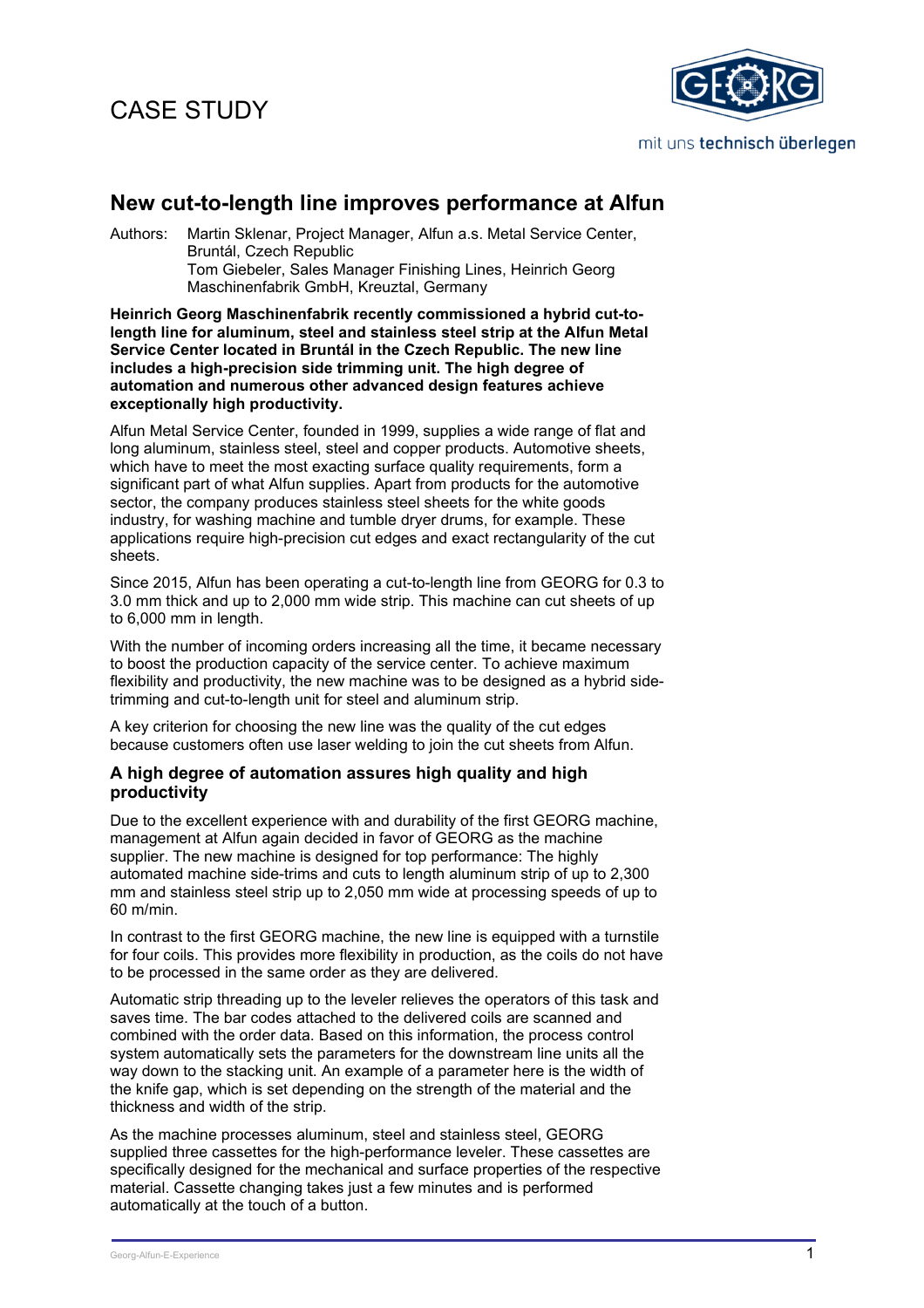## CASE STUDY



The side-trimmer of the cut-to-length line comes with GEORG's Shimless Tooling technology. This technology significantly reduces the downtime required for a knife change, as it dispenses with the need to insert shims while the knives are being reground.

GEORG supplied a continuously operating eccentric shear to achieve transverse cuts of excellent quality. The contour of the knife has been adapted to guarantee the highest cutting precision, especially when processing highly sensitive stainless steel strip.

At the line run-out, the cut sheets can be stacked either in a single stack or on two pallets. While single-stack forming is possible for sheets up to 6,000 mm long, stacking on two pallets is available for sheets with a maximum length of 3,000 mm. Changing between these stacking modes is possible on the fly at full line speed without interrupting the process or having to make any adjustments. This not only reduces unproductive times, it also avoids the formation of spots or roller marks during leveling, which might make it necessary to stop the line. This is an important aspect, particularly when processing high-gloss stainless steel.

#### **Experience after one-and-a-half years of operation**

The new line went on stream in the summer of 2019, after comprehensive operator training at the GEORG academy in Kreuztal. As the intuitive operator guidance of the new machine is very similar to that of the existing one, it did not take long for the operators to familiarize themselves with the new systems.

Apart from a Christmas break, the line has been in continuous two-shift operation since its commissioning. Throughout this period, there have been no production incidents caused by the machine.

All project objectives have been achieved: The new line operates extremely precisely and reliably, while achieving the high productivity targets. This shows, among other things, in the low operating costs. "Excellently leveled" and "perfectly cut" – these quality features combined guarantee that sheet products supplied by Alfun fully meet the customers' expectations in terms of dimensional accuracy, cut edge precision and surface quality.

The comprehensive automation has resulted in a significant productivity boost compared to the other facilities in use at the service center. On the basis of the order data, the process control system automatically adjusts the parameter setting of the entire line to the requirements of the specific material being processed. This helps assure the consistently high quality of the delivered sheets – day in day out, whichever the shift.

The automatic knife clamping system of the eccentric shear has proved very successful, too. At the touch of a button, the knife holder moves into the knife changing position. The knife can be changed with ease, without having to release any traction or pressure screws or remove any other components. Production resumes in less than ten minutes. Before, a knife change with similar shears used to cause standstills of about half a shift.

Integrating the vacuum stacker into the process control system contributes significantly to the low energy requirement of the new line: Based on information on the thickness, width and length of the sheets and the material properties, the process control system calculates the degree of vacuum necessary to lift the sheets. This guarantees that only the vacuum needed to safely lift the sheet is applied in each case. Consequently, the sheets are moved extremely gently and with utmost care without wasting any energy on higher suction forces than are absolutely necessary. Noise emissions are low not only because the hydraulic unit is enclosed but also because it often does not have to operate at full power.